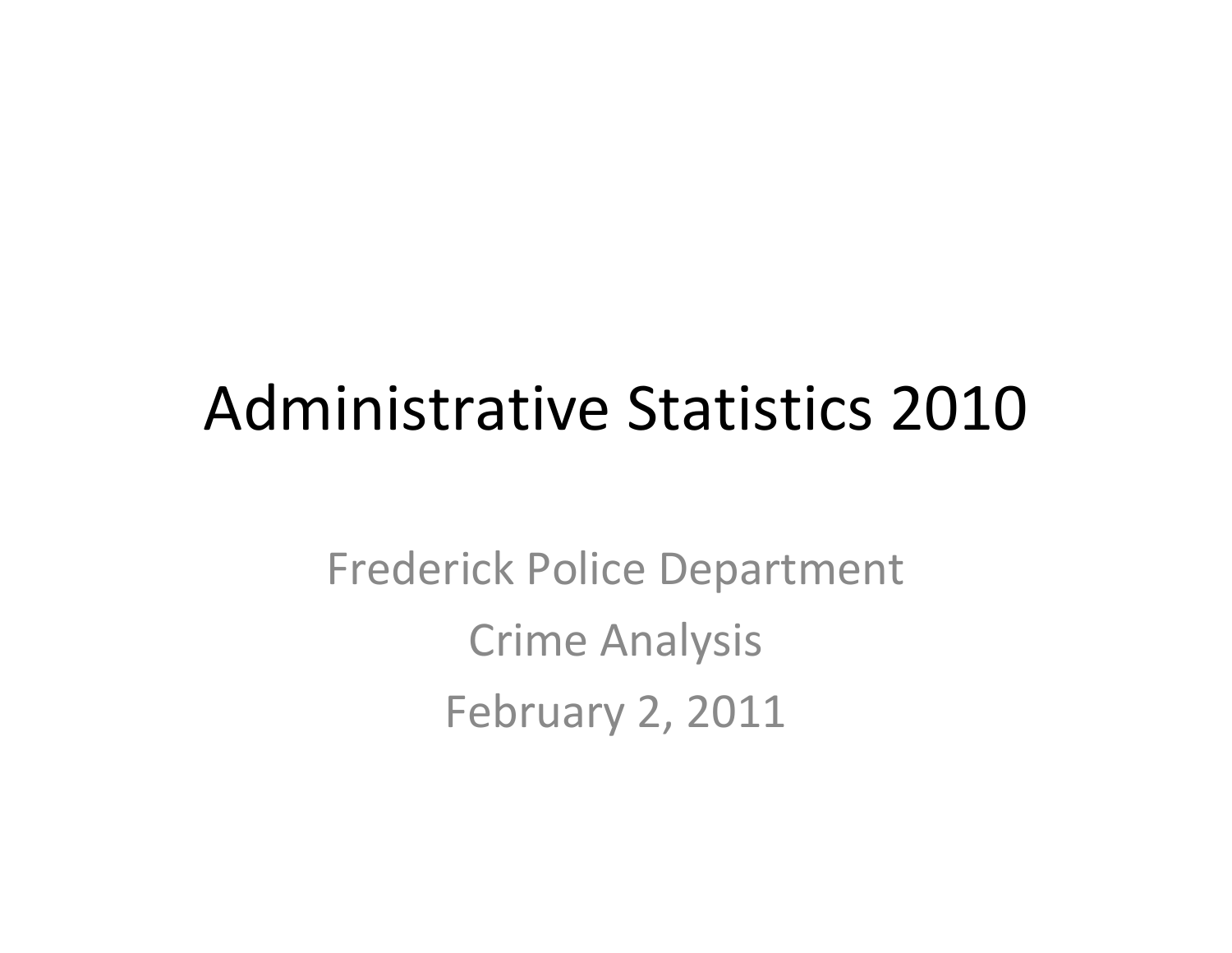

### Calls for Service for the City of Frederick, MD (2006 ‐ 2010)



*Duplicate and cancelled call types were excluded*.

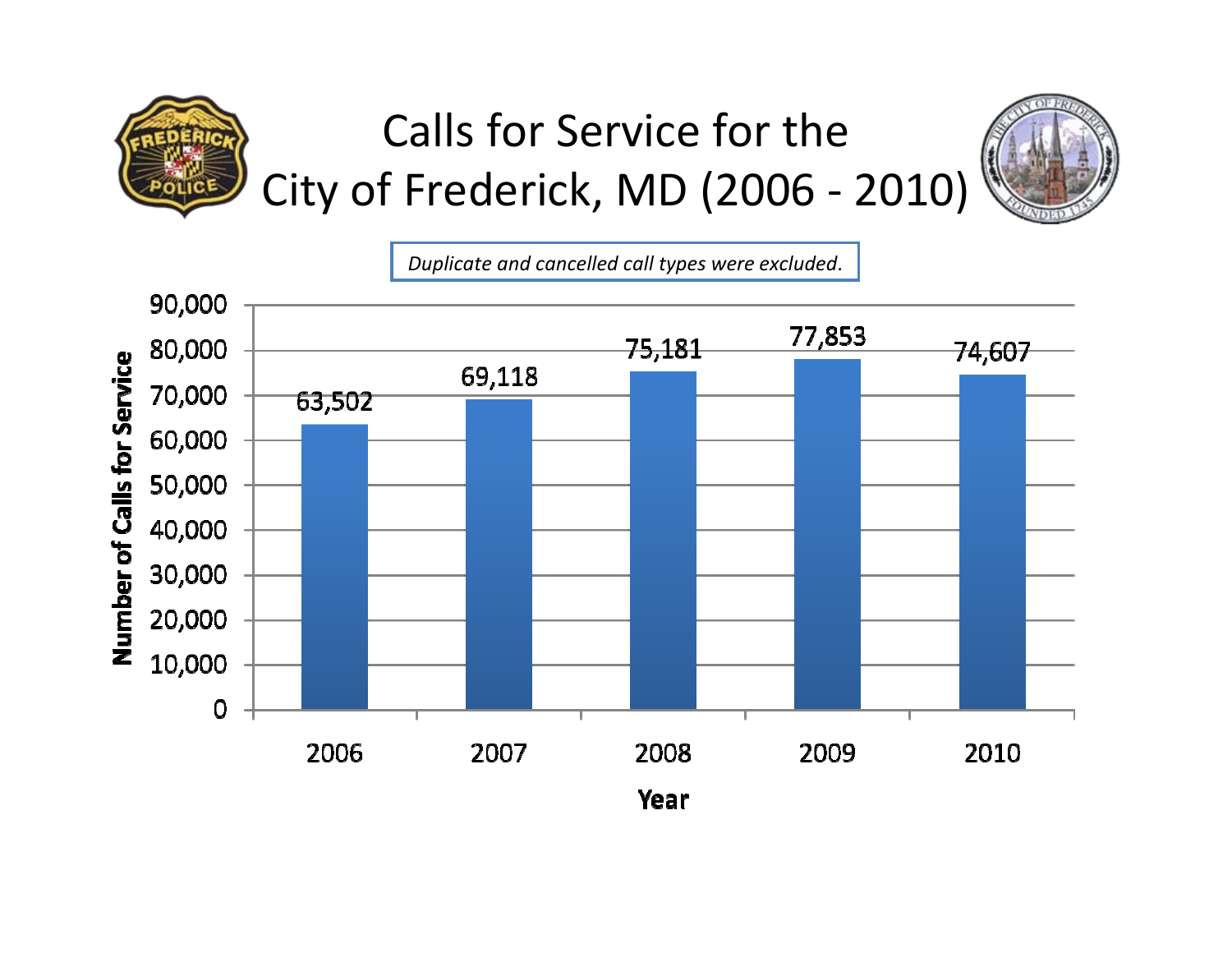## Part I Crime for the City of Frederick, MD (1991 ‐ 2010)





Data Source: FPD Uniform Crime Reports (1991‐2010). Part I Crime: Homicide, Rape, Robbery, Aggravated Assault, Burglary, Larceny‐Theft & Stolen Auto.

 $\blacksquare$  Crime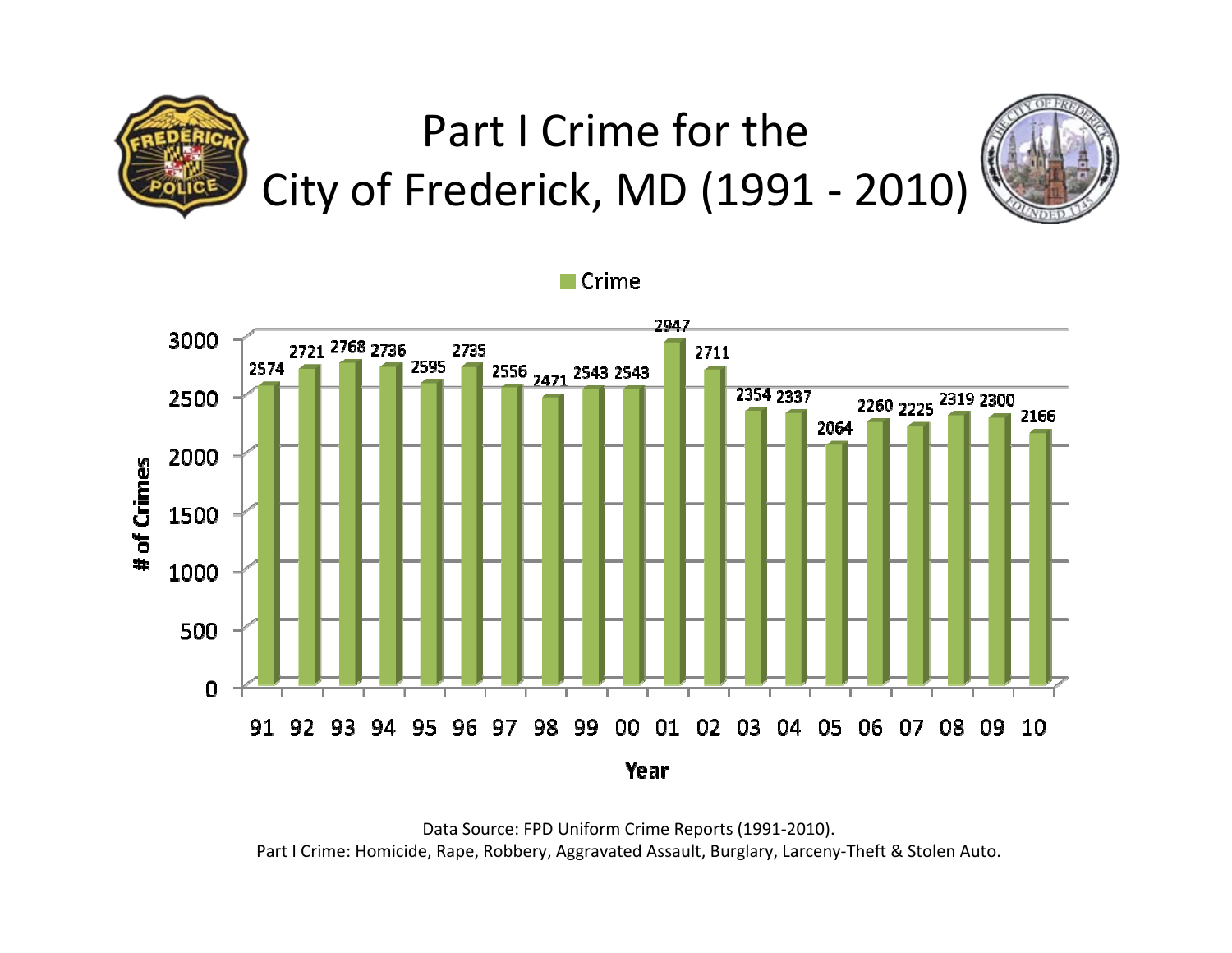## Population for the City of Frederick, MD (1991 ‐ 2010)



Population



Data Source: US Census Bureau (1991‐1999) & City of Frederick Population Projections (2000‐2010).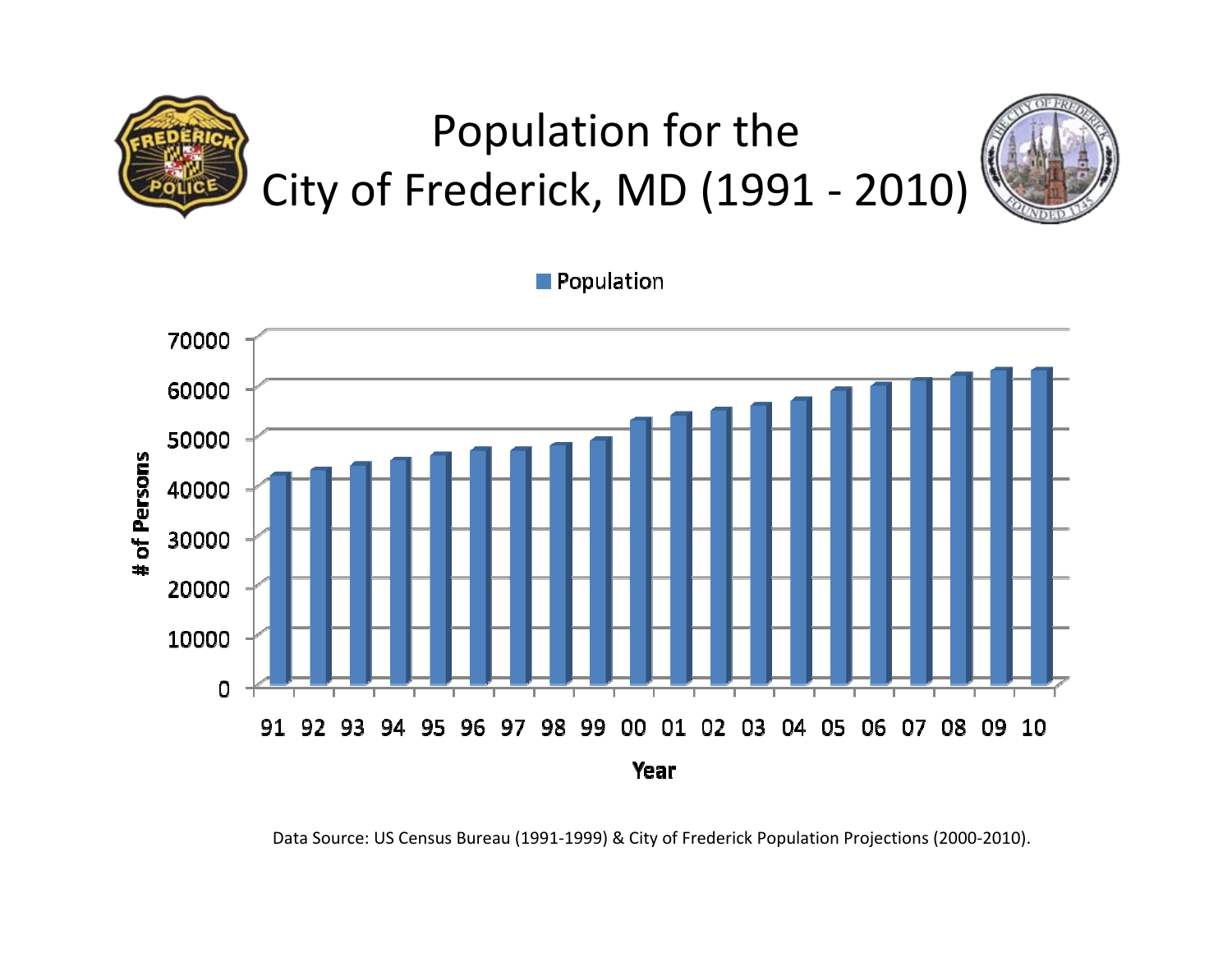## Crime Rate for the City of Frederick, MD (1991 ‐ 2010)



■ Crime Rate



Data Source: US Census Bureau (1991‐1999), City of Frederick Population Projections (2000‐2010) & FPD UCR (1991‐ 2010).

Crime: Homicide, Rape, Robbery, Aggravated Assault, Burglary, Larceny‐Theft & Stolen Auto.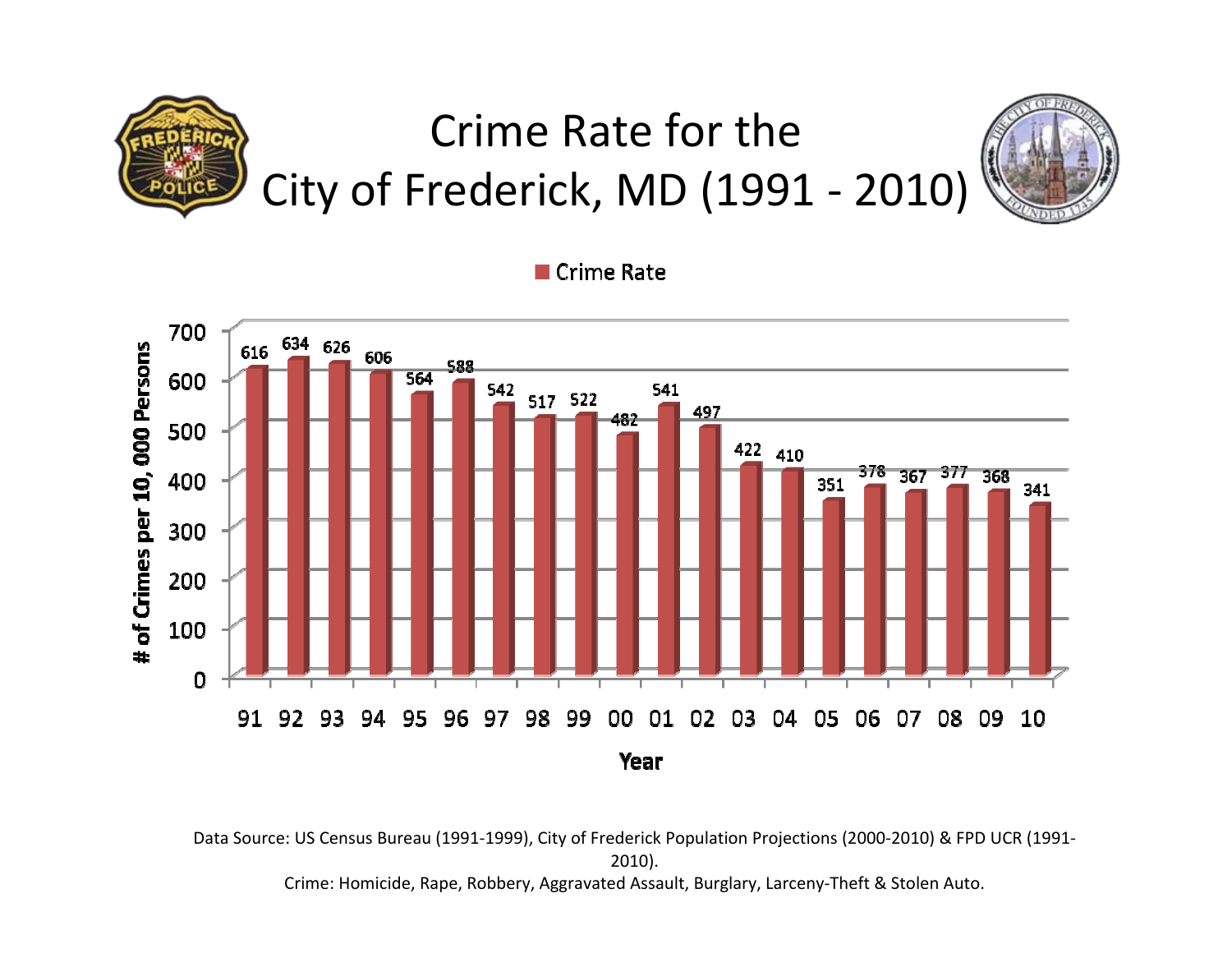

#### Population & Crime Rate for the City of Frederick, MD (1991 ‐ 2010)



Population  $\times$  1,000

Crime Rate per 1,000



Data Source: US Census Bureau (1991‐1999), City of Frederick Population Projections (2000‐2010), & FPD UCR (1991‐2010).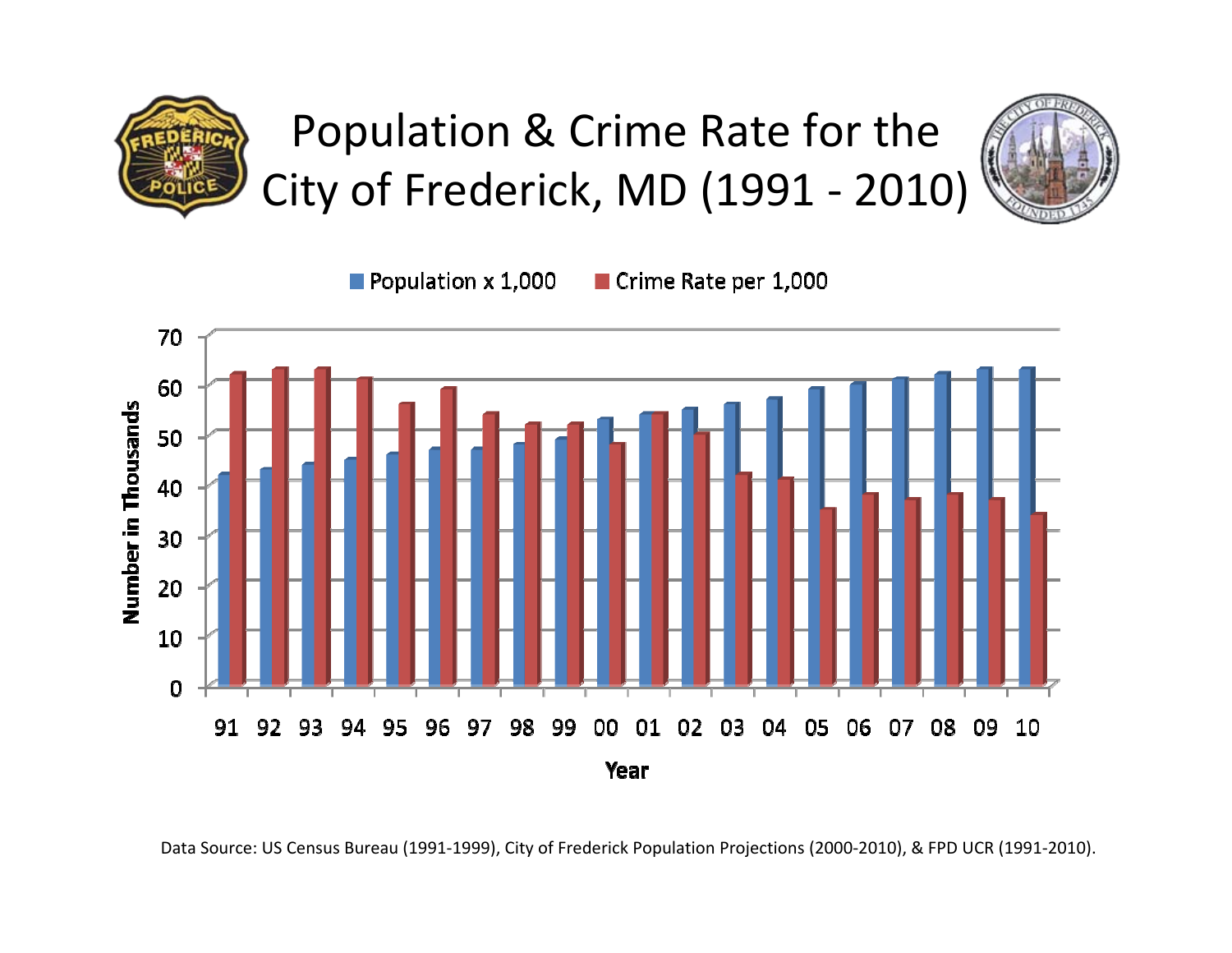



**Population x 1,000 Crime Rate per 1,000** 



Part I Crime (UCR): Homicide; Rape; Robbery; Aggravated Assault; Burglary; Larceny-Theft; & Stolen Auto. Data Source: FBI UCR (2000-2010) City of Frederick Population Projections (2000-2009); & US Census Bureau (2010).